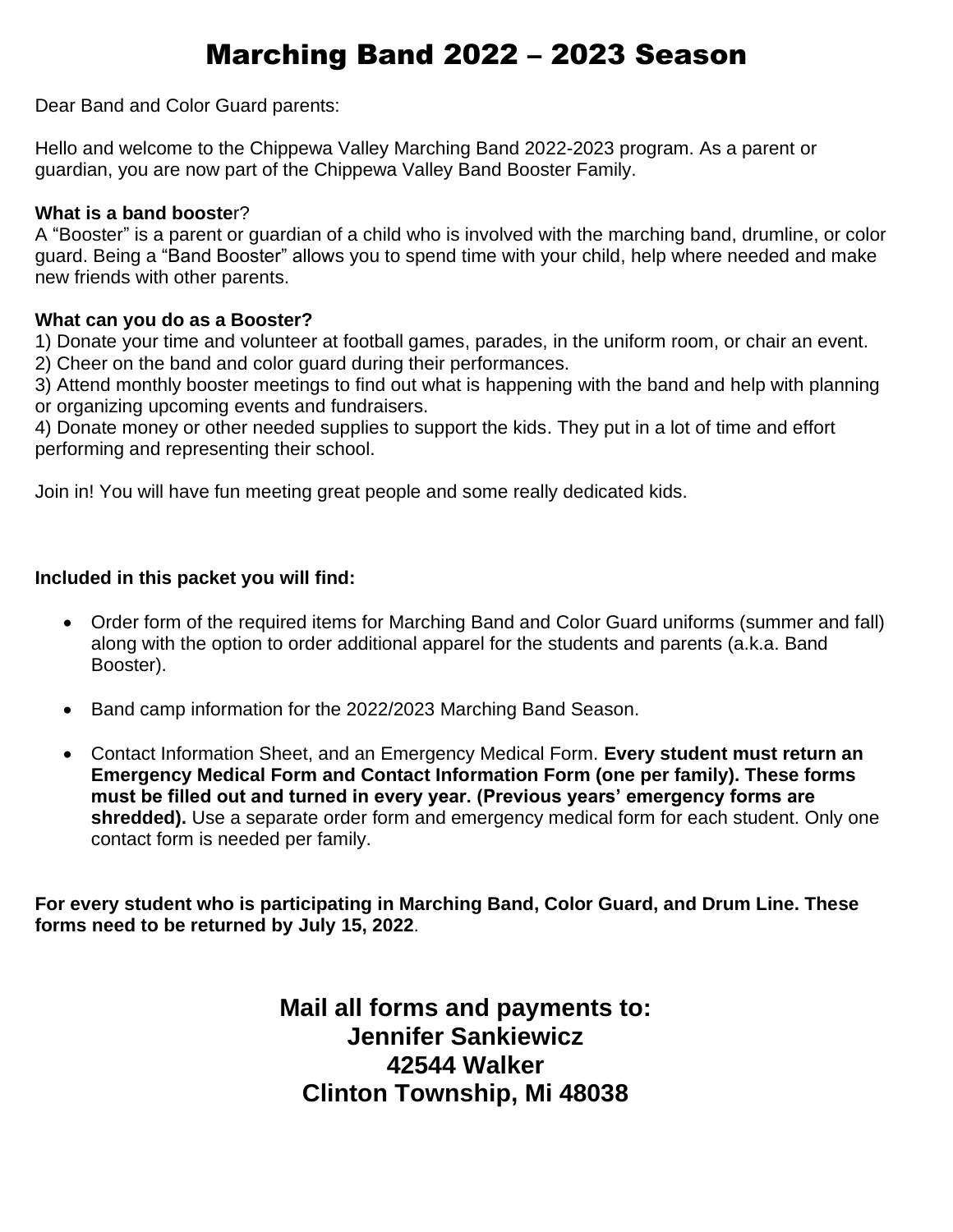## REQUIRED UNIFORM LIST

### Summer Uniform **Fall Uniform**

White tennis shoes (no color) Black socks (must be knee high) tips, no capris)  $**B$ lack Marching Band shoes \*\*Red Band polo shirt **\*\***Black Marching Band gloves

White socks (must be ankle length) Marching Uniform (provided by school) Khaki shorts (no shorter than finger Marching Helmet (provided by school)

- 
- **\*\***Red Band hat \*\*Black show shirt **OR** Black short sleeve t-shirt (Show shirt has the theme of the show, year, and the student names on the back)

## **\*\*These items must be ordered through the band to ensure uniformity.**

All students must wear a black t-shirt or show t-shirt underneath their fall uniform. All students need to wear black bike shorts or gym shorts under their uniform. During colder weather performances, students may wear black leggings or thin running pants under their uniform. The students change in front of each other for the football games, competitions, parades, concerts, and festivals. \*\*(**NO JEANS** are to be worn under their uniform).

### **\*\*\*Marching Band Fall uniforms and helmets, NEVER go home with the students\*\*\***

## UNIFORM SCHEDULE

|                                      | <b>Football Games:1st game</b><br>All other games                                                    | <b>Summer Uniform</b><br><b>Fall Uniform</b>                                                                               |
|--------------------------------------|------------------------------------------------------------------------------------------------------|----------------------------------------------------------------------------------------------------------------------------|
| <b>Competitions: SMB/MSBOA Shows</b> |                                                                                                      | <b>Fall Uniform</b>                                                                                                        |
| <b>Parades:</b>                      | Labor Day Parade<br><b>Richmond Parade</b><br><b>Homecoming Parade</b><br><b>Thanksgiving Parade</b> | <b>Summer Uniform</b><br><b>Summer Uniform</b><br><b>Summer Uniform</b><br>Fall Uniform (may need to add thermal clothing) |

## WE ARE ASKING FOR DONATIONS OF THESE ITEMS:

| bobby pins (black or brown) | black socks (knee high)                   |
|-----------------------------|-------------------------------------------|
| hair ties (black or brown)  | band-aids (regular/large sizes, tan/nude) |
| nail polish remover         | disinfectant wipes (Clorox/Lysol)         |
| tissue (pocket size)        |                                           |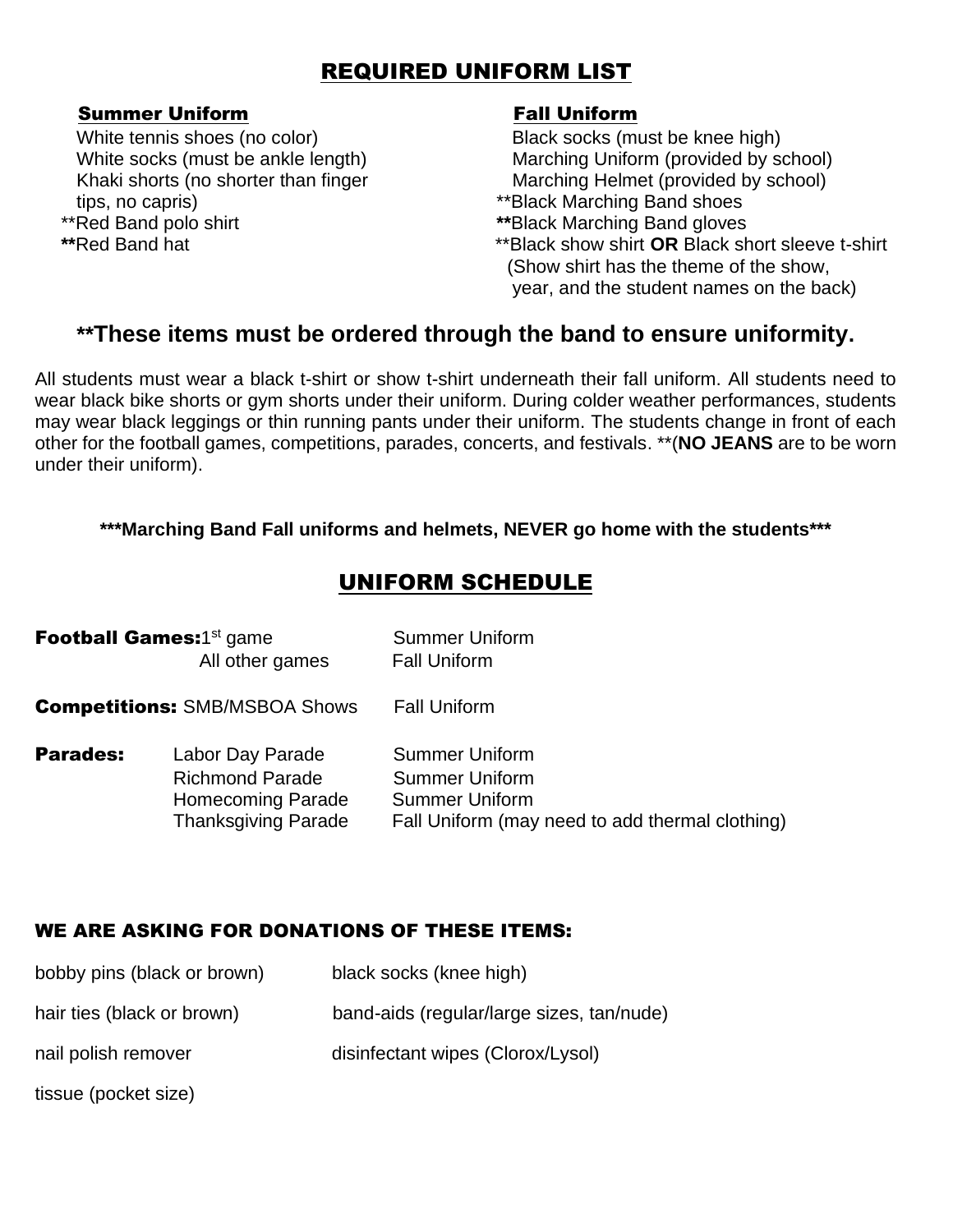## MARCHING BAND 2022 – 2023 SEASON – CONTACT INFORMATION (REQUIRED)

Parent / Guardian Names: Email Address: Home Phone Number: Cell Phone Number: 1<sup>st</sup> Student Name: Students E-mail address (optional): Student's Phone Number: Any food allergies: Student's Grade for 2022/2023 school year\_\_\_\_\_\_\_\_ marcher / color guard (circle one) 2<sup>nd</sup> Student's Name: Student's Email address (optional): Student's Phone number: Any food allergies: Student's Grade for 2022/2023 school year\_\_\_\_\_\_\_\_ marcher / color guard (circle one)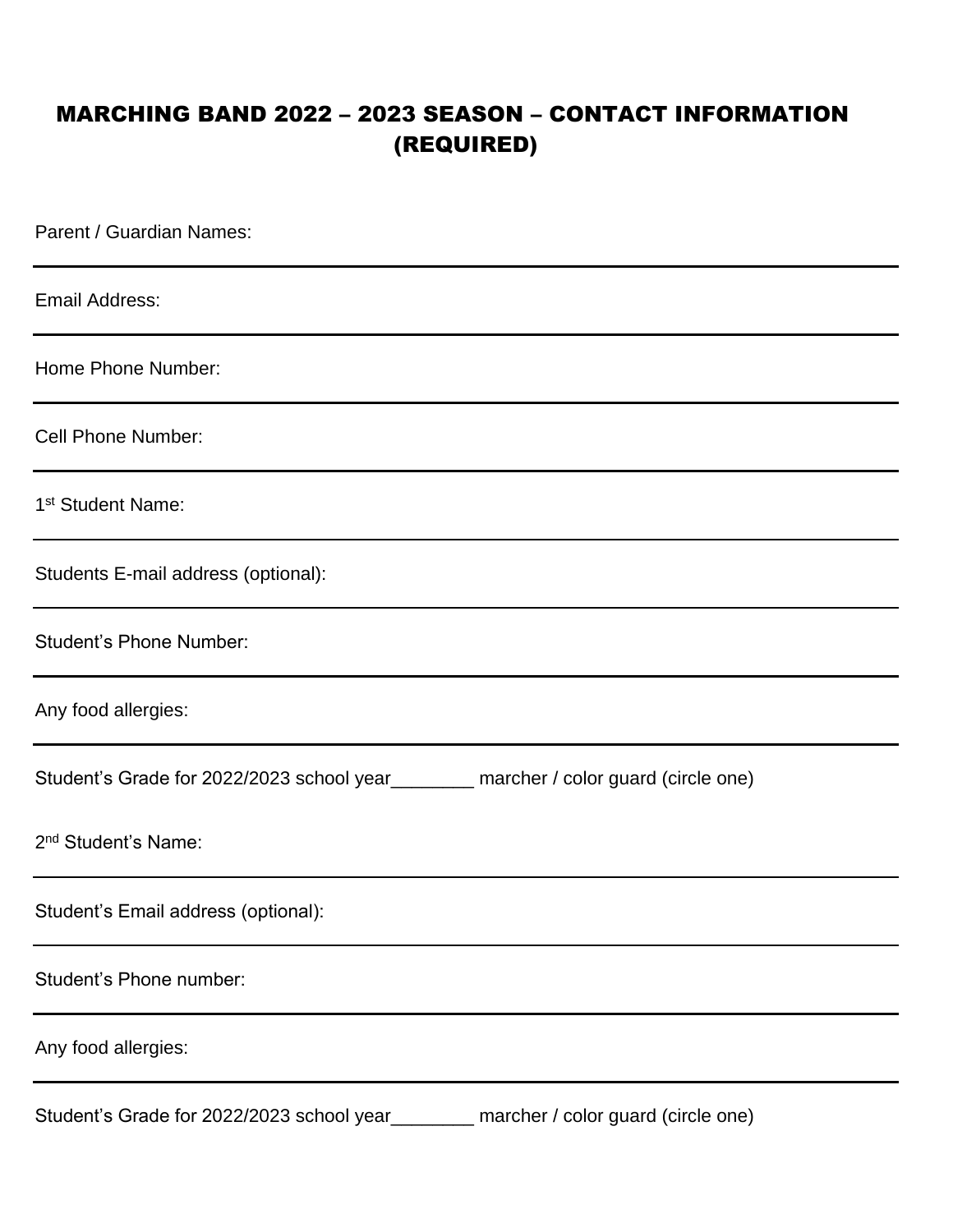## Marching Band 2022 – 2023 Season

### Football games, competitions, and parades

**ALL** hair must go under the helmet. Students need to bring their own hair ties, clips, hair nets, bobby pins, etc. from home.

**NO** jewelry or nail polish are allowed during marching season only. Leave all jewelry at home, students will be asked to remove it if worn. French manicures and natural color polish is allowed. **ALL** other colors must be removed.

## **REMEMBER – YOU REPRESENT YOUR SCHOOL.**

**PARENTS**: Please remind your student each time they leave for a performance, to check their bag for socks, shoes, black t-shirt, etc. We do not have enough extra uniform parts to lend out because of forgetfulness. **If they come without the proper attire, they will be asked to call home for you to bring them their supplies.**

Concert Uniforms (this **is not** for Marching Band – just information to get you ready for Concert Band)

**Dresses**- Black dress (provided by school) Black nylons, tights or socks (must be knee high) Black dress shoes (you may wear marching band shoes) Black t-shirt to wear under the dress (**scoop neck** works best) Fitted bike shorts or gym shorts for modesty when changing.

**Tuxedos**-Black tuxedo jacket, pants, cummerbund & tie (provided by school) White tuxedo shirt (**you must** purchase on your own) Black socks (must be knee high) Black dress shoes (you may wear marching band shoes) Fitted bike shorts or gym shorts for modesty when changing*.*

Please feel free to e-mail us with any questions. We are here to help you and your child feel welcome in the Chippewa Valley Band. Also, there are many ways to stay connected with the band program: The Chippewa Valley Band Website - **cvhs-bands.com**, Facebook- Chippewa Valley High School Bands & Color Guard, e-mails from our corresponding secretary and our monthly booster meeting. Please contact our corresponding secretary at **cvhsbbmail@gmail.com**, if your e-mail information changes throughout the school year.

Sincerely,

Jennifer Sankiewicz Uniform Mom 586-482-0073 [sankie71@gmail.com](mailto:sankie71@gmail.com) 

> **\*\*\*We are always looking for help in the uniform room. Please give us a call or send us an email. No sewing experience necessary but helpful.**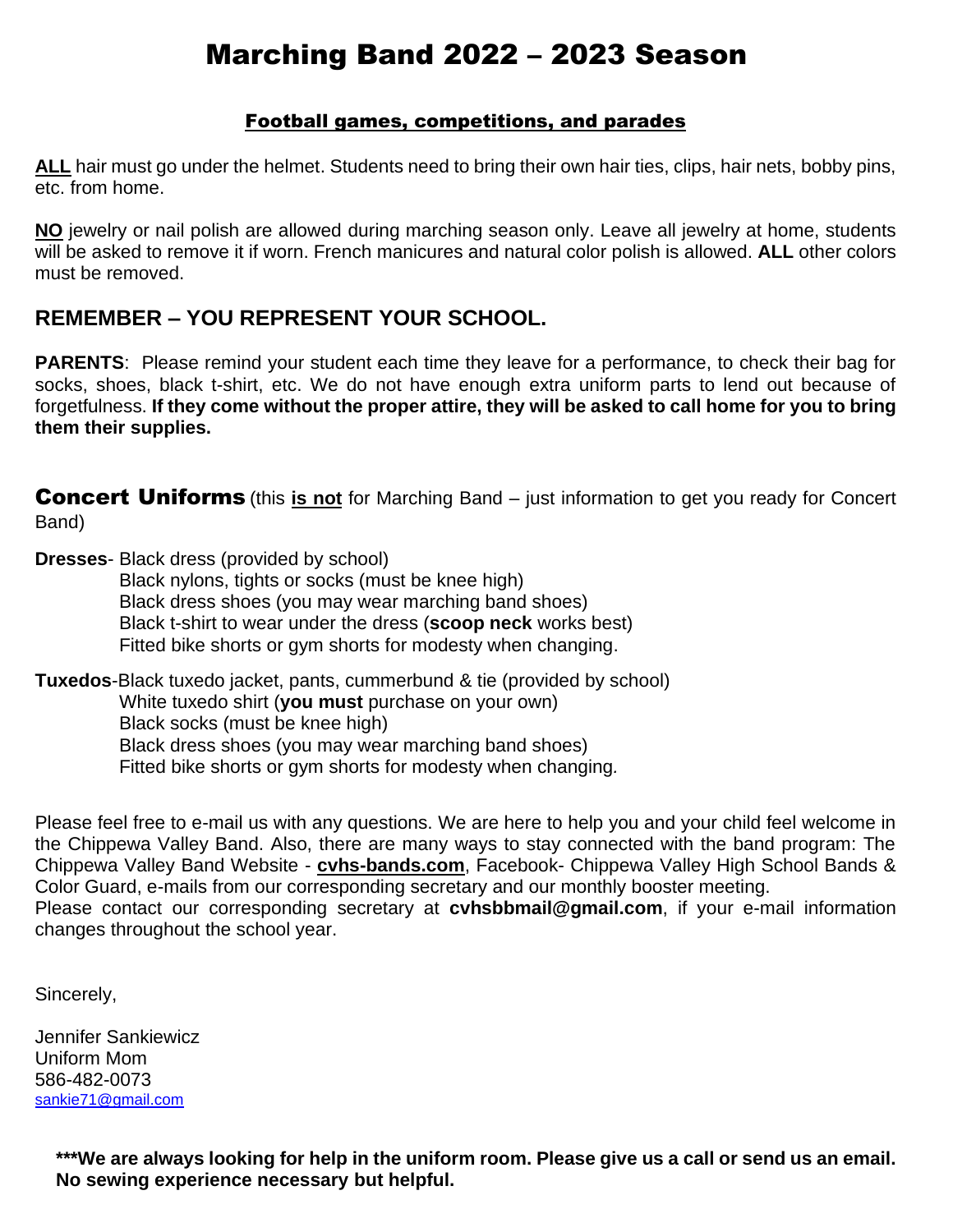## Marching Band 2022 – 2023 Band Camp Information

**Band camp is** *July 25 – July 29 and August 1 – August 4* **from 8am until 4pm**. This is where your student will learn the drill for this season's show. It is mandatory that all Marching Band students and Color Guard students attend every day of band camp. If your student cannot attend band camp please contact Director Tim Hoey, [thoey@cvs.k12.mi.us,](mailto:thoey@cvs.k12.mi.us) as soon as possible.

\*\*While at band camp and practice, students need to dress in *school appropriate summer clothing*: shorts, short sleeve or tank top, socks and sturdy gym shoes. Flip flops, sandals and backless shoes are not allowed. Students should wear a hat and bring plenty of sunscreen as they spend most of the day outside.

\*\*The Band Boosters will provide lunch, water, and snacks for the students during the two weeks of band camp. **Every student is encouraged to bring a large water jug**.

### PAYMENTS TO ATTEND BAND CAMP AND PARTICIPATE IN THE PROGRAM

**BAND CAMP FEE-** This fee is for the entire camp program. **This payment must be paid online at PaySchools Central**. A band contract must be turned in before you can pay for this fee. **One** student \$150, **two** students \$120 per student and **three** students \$105 per student.

**PAY TO PLAY FEE-** This fee is what the school district requires to participate in the program. The \$50 fee is to be paid directly to the school district on the **PAY TO PLAY** website.

**UNIFORM FEE -** This fee varies because it's for uniform apparel that are not provided by the school and must be purchased to keep uniformity with the band. **This fee is to be mailed or turned in to Jennifer Sankiewicz**. **Please make all payments to: "CV BAND BOOSTERS." You can mail your forms and payments to: Jennifer Sankiewicz 42544 Walker Clinton Township Mi 48038. BY July 15, 2022**

### **\*\*\*PLEASE PAY BY CHECK, MONEY ORDER, PAYPAL, OR CASH\*\*\***

#### **BAND BOOSTER BOARD**

| BAND DIRECTOR TIM HOEY thoey@cvs.k12.mi.us   |                                                            |
|----------------------------------------------|------------------------------------------------------------|
|                                              | PRESIDENTTHEA COOPER cvhsbbpresident@gmail.com             |
|                                              | VICE PRESIDENT JENNIFER CLELAND cvhsbbpresident@gmail.com  |
|                                              | TREASURER VICKI SCHEMBRI cvhsbbtreasurer@gmail.com         |
| SECRETARY VICKIE PELKEY cvhsbbmail@gmail.com |                                                            |
|                                              | WAYS AND MEANS DIANE VERDEZOTO cvhsbbfundraising@gmail.com |